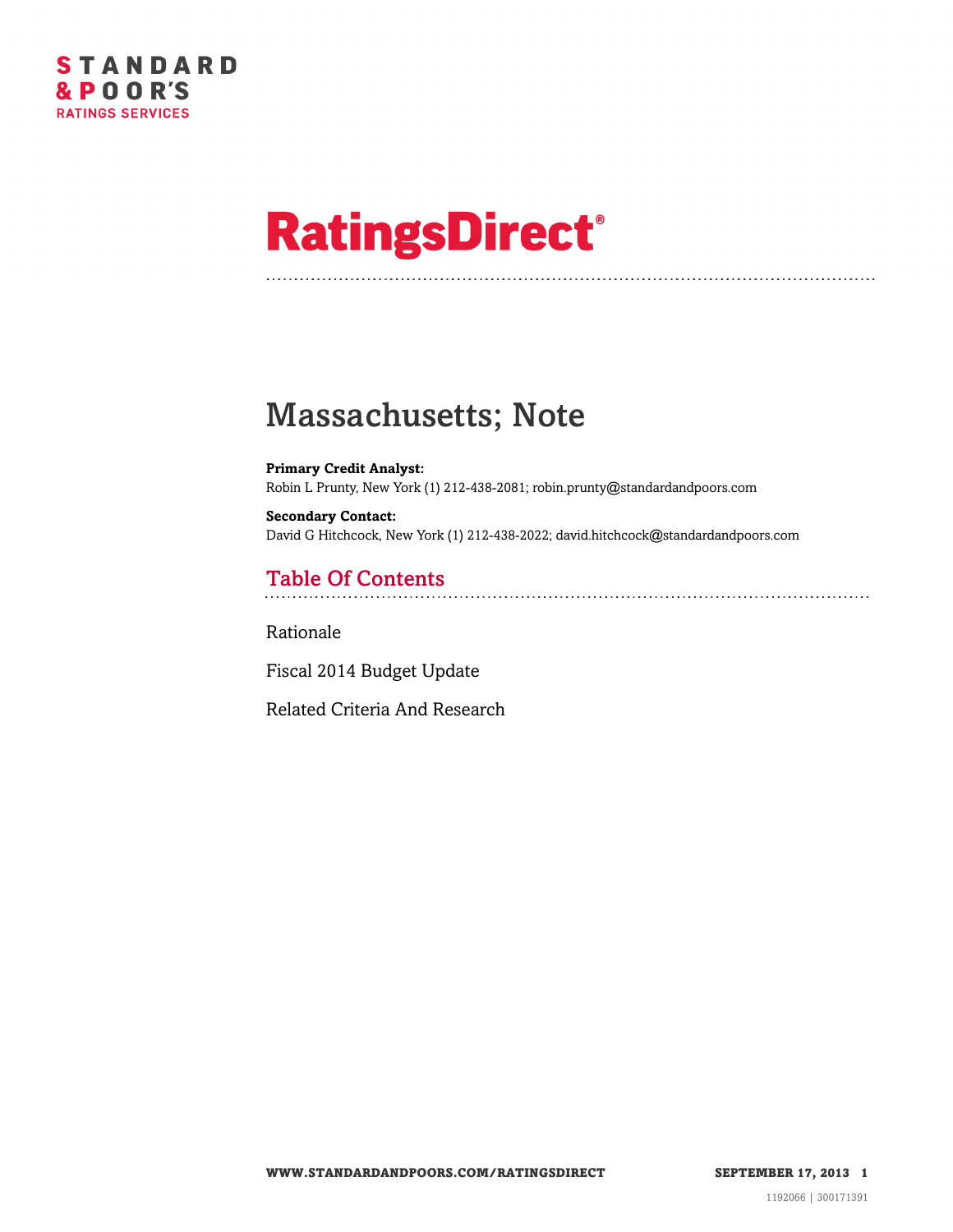## Massachusetts; Note

| Credit Profile                                  |         |            |
|-------------------------------------------------|---------|------------|
| US\$300.0 mil GO RANs ser 2013 C due 06/26/2014 |         |            |
| <b>Short Term Rating</b>                        | $SP-1+$ | <b>New</b> |
| US\$300.0 mil GO RANs ser 2013 B due 05/29/2014 |         |            |
| <b>Short Term Rating</b>                        | $SP-1+$ | <b>New</b> |
| US\$200.0 mil GO RANs ser 2013 A due 04/24/2014 |         |            |
| <b>Short Term Rating</b>                        | $SP-1+$ | New        |

#### <span id="page-1-0"></span>Rationale

Standard & Poor's Ratings Services assigned its 'SP-1+' short-term rating to the commonwealth of Massachusetts' \$800 million of general obligation (GO) revenue anticipation notes (RANs), 2013 series A, B, and C.

The short-term rating reflects what we view as the general creditworthiness of Massachusetts ('AA+' GO rating) and strong note debt service coverage at maturity.

The notes are general obligations of the commonwealth, secured by Massachusetts' full faith and credit pledge, and are being issued to meet cash flow requirements for fiscal 2014.

Massachusetts does not use interfund borrowing for cash flow purposes and the sizable balance in its budget stabilization fund (BSF) is not available for general fund cash flow requirements unless authorized by the legislature. The BSF balance at fiscal year-end 2013 was \$1.6 billion but is projected to decline to \$1.4 billion at fiscal year-end 2014. In our view, revenues have experienced strong recovery in the past several years, contributing to healthy budgetary results and an improved BSF. While this is positive from a credit standpoint, the legal prohibition to use the BSF for cash flow contributes to cash flow imbalance through the year despite this ongoing revenue improvement.

The size of the RAN issuance this year is substantially reduced from previous year borrowings. This issue represents a low, in our view, 2.2% of the fiscal 2014 tax revenue estimate, and is also lower than in previous years. In addition to ongoing revenue growth, local aid payments are now distributed monthly rather than quarterly following a statutory change effective in fiscal 2014. The series A, B, and C notes will mature on April 24, May 29, and June 26, respectively. There will be no revenue withholding in advance of note repayment but the staggered maturity schedule provides for extremely strong coverage in our view , at 10.0x, 5.5x, and 7.9x, respectively. The current cash flow forecast is based on the enacted budget and revenue forecast. Cash management is the responsibility of the state treasurer and in our view the commonwealth has robust cash forecasting processes, with detailed reporting and monitoring. The cash forecast is revised regularly to incorporate actual performance and the next revision is scheduled for Nov. 29, 2013. We believe that Massachusetts' current forecast of revenues is reasonable and aligned with current economic performance. Actual revenues for the first two months of the fiscal year are \$252 million or 8.8% above fiscal 2013 and \$139 million above forecast.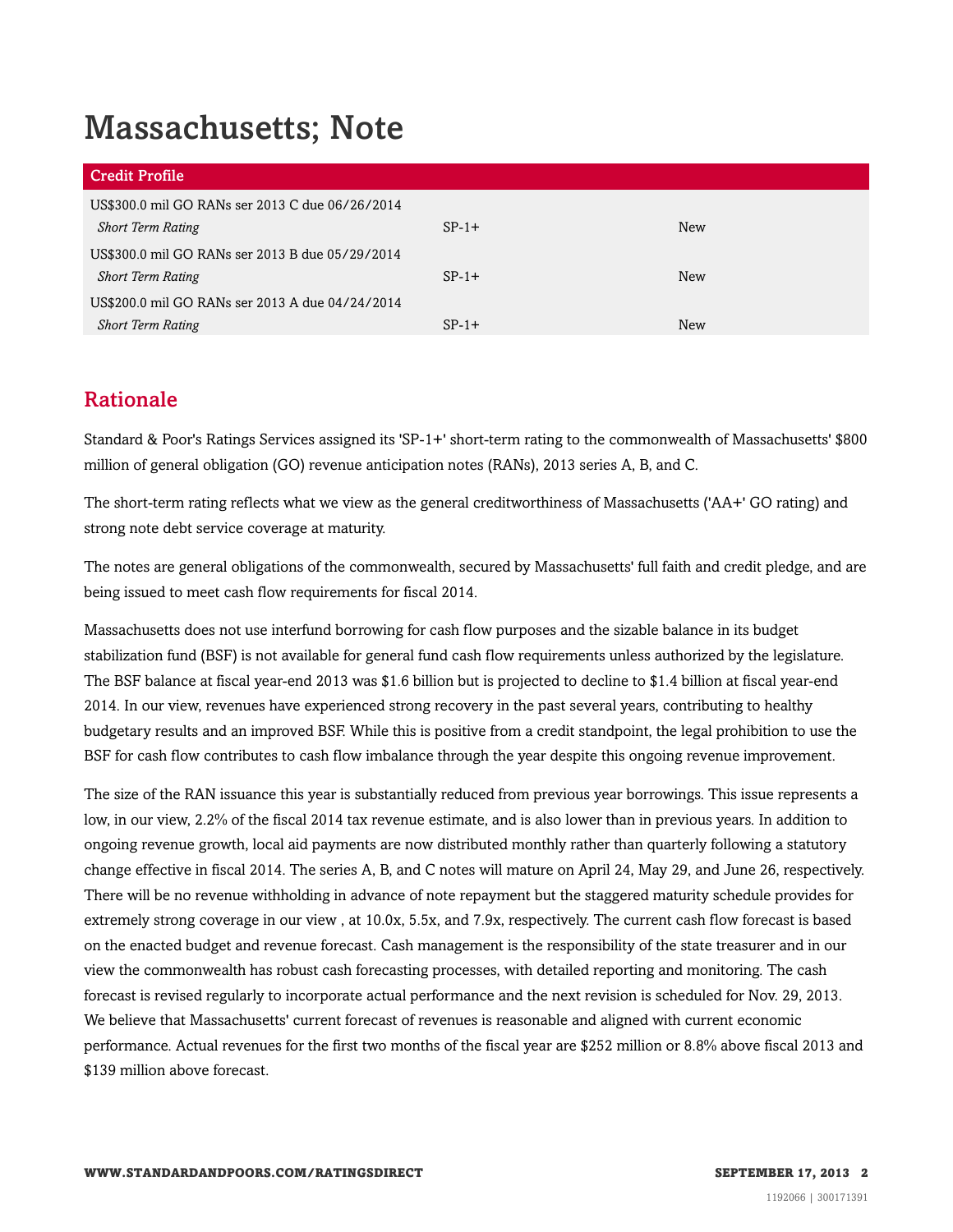#### <span id="page-2-0"></span>Fiscal 2014 Budget Update

On Jan. 14, 2013, the secretary of Administraion and Finance and the legislature agreed on the consensus revenue estimate for fiscal 2014. We believe the estimate of \$22.3 billion is reasonable and aligned with the current pace of economic growth. After the required statutory deposit of capital gains tax revenue to the BSF and transfers of dedicated sales tax revenue, \$19.1 billion would be the tax revenue available to fund the fiscal 2014 budget. The enacted budget includes total revenues of \$22.45 billion, which includes minor revenue adjustments. This represents 3.5% growth compared with the current estimate of fiscal 2013 revenues. The revenue forecast will be updated in October.

The budget for fiscal 2014 was enacted on July 1, 2013, and approved by the governor on July 12. A \$4.1 billion interim budget was approved to start the fiscal year. Total spending under the enacted budget is \$34.1 billion, 4.8% above fiscal 2013. This increase is well below what had been included in the govenor's budget proposal but is above inflation. The budget implements Medicaid expansion under the Affordable Care Act but federal resources and other cost-control initiatives are expected to offset the cost of expansion. Medicaid spending increases by 12% over fiscal 2012 reflecting this expansion. Local aid increases by 3.5%, and funding for primary and secondary education and higher education also expand under the enacted budget.

The budget relies on \$696 million of nonrecurring resources, which include a \$350 million draw on the BSF, and certain other reversions and transfers. We recognize that the statutory requirement to transfer capital gains in excess of a threshold amount (\$1 billion, indexed for inflation) to the BSF could limit the actual use of the BSF, which was the case in fiscal 2013. The net reduction in the BSF at year-end is modest, in our view, at \$207 million after accounting for deposits.

Transportation reform was authorized by the legislature on July 24, 2013. The fiscal 2014 budget relies on approximately \$439 million in new tax revenues included in the transportation finance legislation and is expected to address deficiencies in mass transit operations and also provide a dedicated source of funding in the future. Of this amount, \$240 million will support transportation, \$177 million will support nontransportation related investments, and \$22 million will fund additional revenue to the Massachusetts School Building Authority. Transportation spending is centered on eliminating the Massachusetts Bay Transportation Authority's \$115 million operating deficit, regional transit authority funding of \$78 million, and other transportation enhancements.

Tax increases include:

- Increasing the motor fuels tax by three cents and indexing it to the rate of inflation (\$95 million);
- Increasing the excise tax on tobacco products (\$144 million);
- Applying the sales tax to computer systems design services and to the modification of prewritten software (\$150 million); and
- Changes to the corporate excise (\$50 million).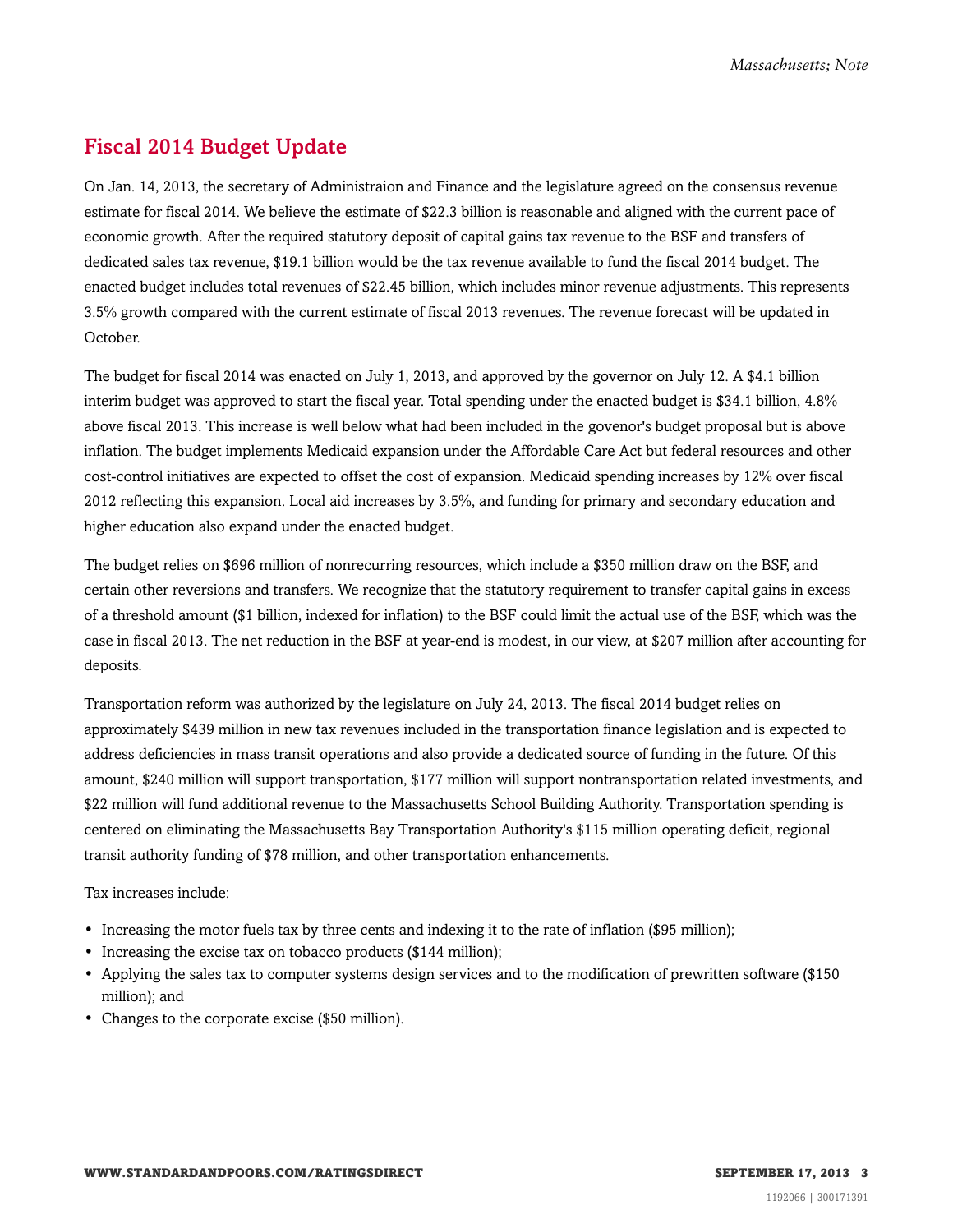#### <span id="page-3-0"></span>Related Criteria And Research

- USPF Criteria: State Ratings Methodology, Jan. 3, 2011
- USPF Criteria: Short-Term Debt, June 15, 2007
- USPF Criteria: Financial Management Assessment, June 27, 2006